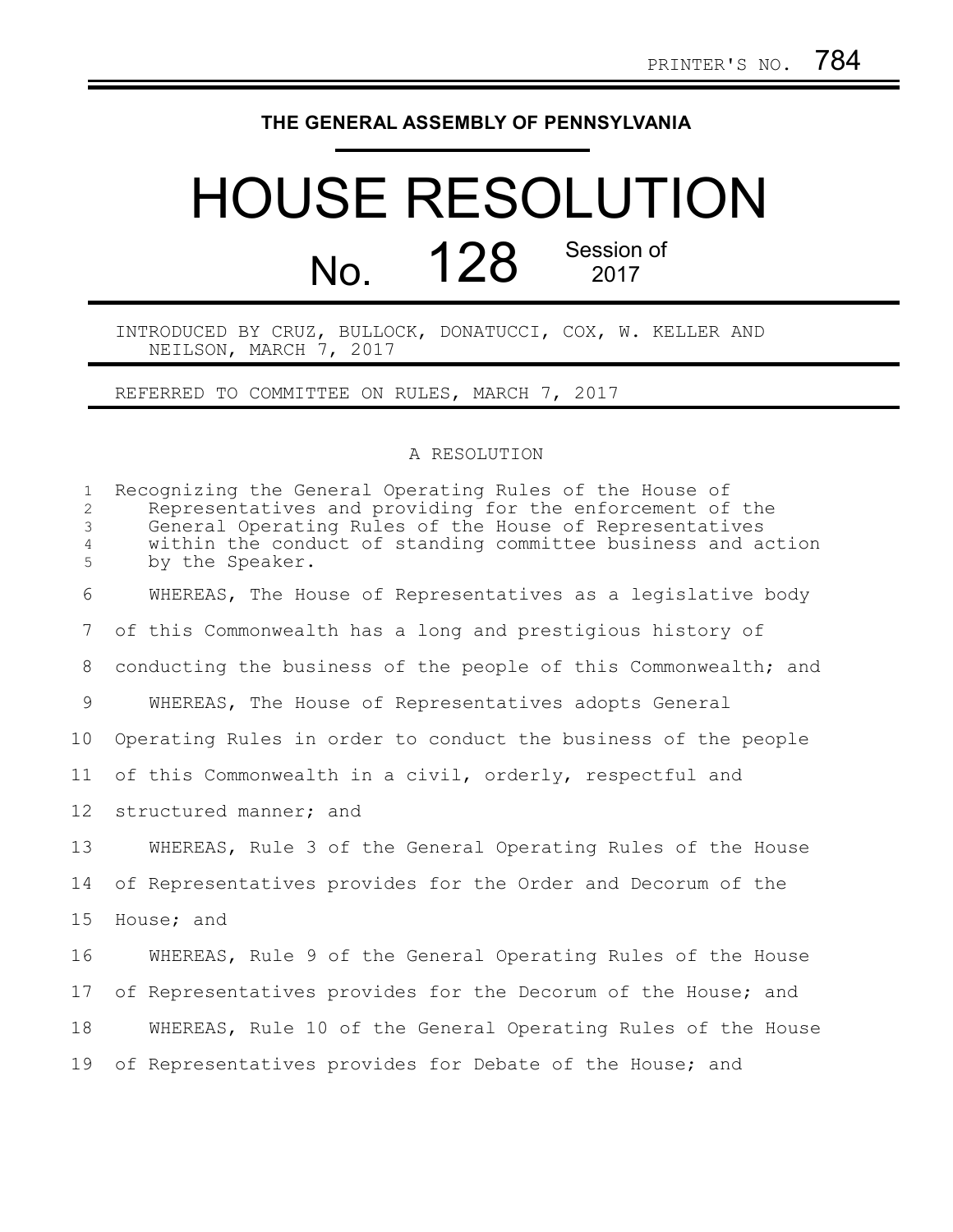WHEREAS, Rule 11 of the General Operating Rules of the House of Representatives provides for the Interruption of a Member who Has the Floor of the House; and 1 2 3

WHEREAS, Rule 13 of the General Operating Rules of the House of Representatives provides for the Transgression of House Rules; and 4 5 6

WHEREAS, Rule 44 of the General Operating Rules of the House of Representatives provides for the Organization of Standing Committees and Subcommittees; and 7 8 9

WHEREAS, Rule 44 states that each standing committee shall have the power to promulgate rules not inconsistent with the General Operating Rules of the House of Representatives which may be necessary for the orderly conduct of its business; and WHEREAS, The chair and minority chair of each standing committee are not immune to the General Operating Rules of the House of Representatives; and 10 11 12 13 14 15 16

WHEREAS, The chair and minority chair of each standing committee shall conduct themselves in a manner in accordance with the General Operating Rules of the House of 17 18 19

Representatives; and 20

WHEREAS, Conduct shall include respect and civility to each member of a standing committee; therefore be it 21 22

RESOLVED, That the House of Representatives enforce the General Operating Rules of the House of Representatives not only on the House floor but within the conduct of business of each standing committee; and be it further 23 24 25 26

RESOLVED, That the Speaker of the House of Representatives have the power to censure, sanction or impose other punishment as deemed appropriate upon a chair or minority chair of a standing committee who is disrespectful or uncivil to any member 27 28 29 30

20170HR0128PN0784 - 2 -